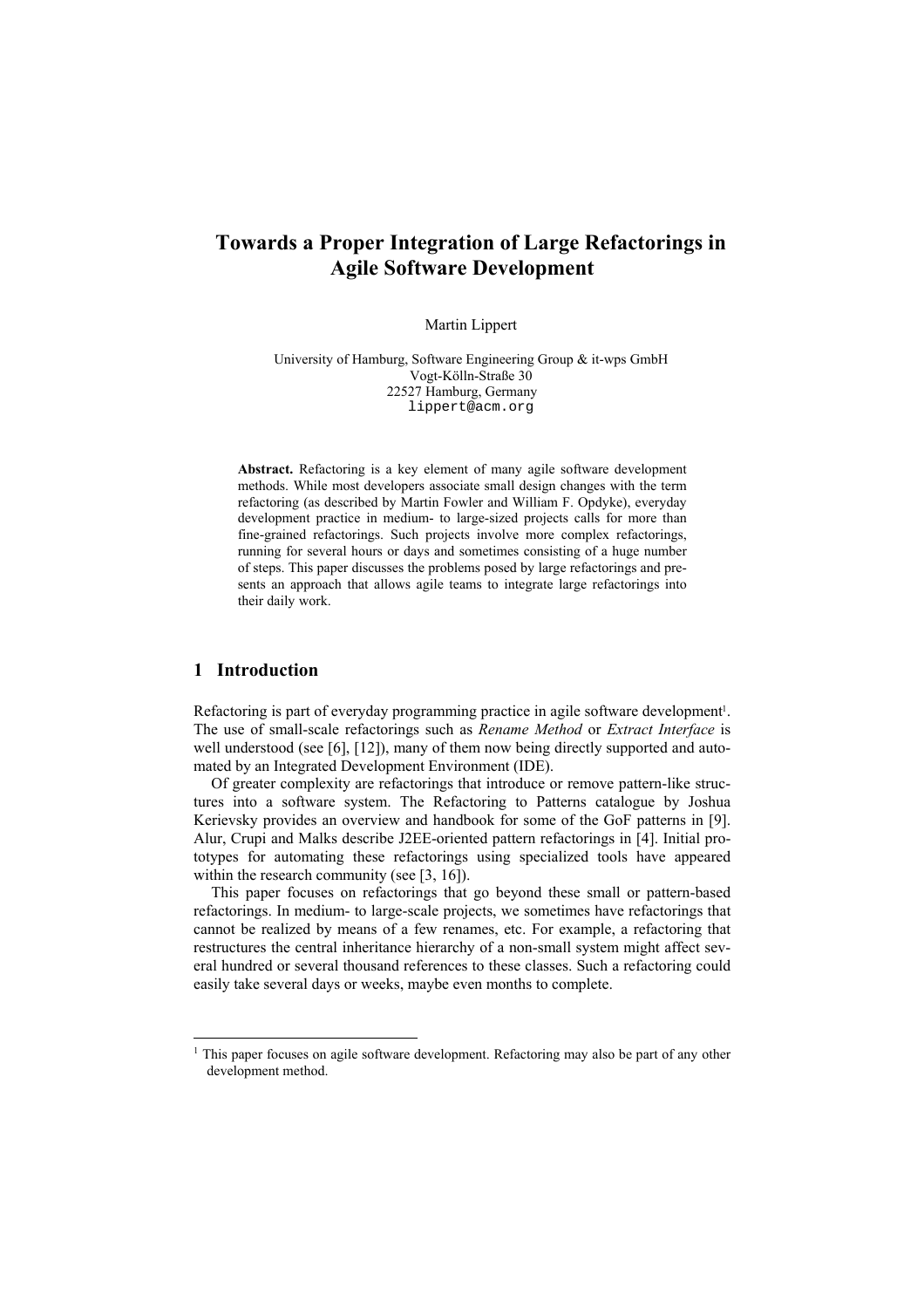While the scope and complexity of these refactorings is highly diverse, the term "large refactoring" has different connotations to different people. We therefore define some basic terminology before going on to introduce large refactorings and discuss them in more detail.

#### **1.1 Integration Steps**

An important concept in agile software development projects, especially when using Extreme Programming (see [1], [11]), is the idea of continuous integration. This means that changes and improvements to the system are realized in small steps. This paper subsumes all the changes made by one programmer (or pair of programmers) between two integrations under the term *Integration Step*.

Integration steps are not allowed to take more than one day each, the guideline for many agile development methods being to integrate by the end of the day (or throw the code away). Their duration thus ranges from minutes to hours. Each integration step must result in a properly running system and is integrated into the team's common code base.

Consequently, every task, requirement, feature or user story must be realized by proceeding in integration steps. Everything has to be done within this framework.

#### **1.2 Small Refactorings**

Many refactorings described in [6] can be realized within a single integration step. Such refactorings are called *Small Refactorings* in this paper. Examples are *Rename Class* (with a proper IDE) or *Extract Method*.

## **2 Large Refactorings**

l

Some design changes and improvements cannot be realized completely within a single integration step2. Kent Beck and Martin Fowler describe this in their chapter on *Big Refactorings* in [6]. To fit these refactorings into the general concept of integration steps, they have to be split into smaller chunks. This is already a common task for user stories within Extreme Programming. The same is necessary for big refactorings to enable them to be handled within an agile development project<sup>3</sup>.

It is quite difficult to decide why and when refactoring is big rather than small. Basing this purely on the number of changes to the system seems inappropriate. Modern IDEs offer automated refactoring support allowing several hundred places in the

<sup>&</sup>lt;sup>2</sup> The reasons why these larger design changes occur even in the presence of merciless refactorings are not analyzed in detail in this paper.<br><sup>3</sup> We do not discuss the possibility of realizing large refactorings in a separate branch of the

system because the paper's focus is on integrating large refactorings into everyday development practice.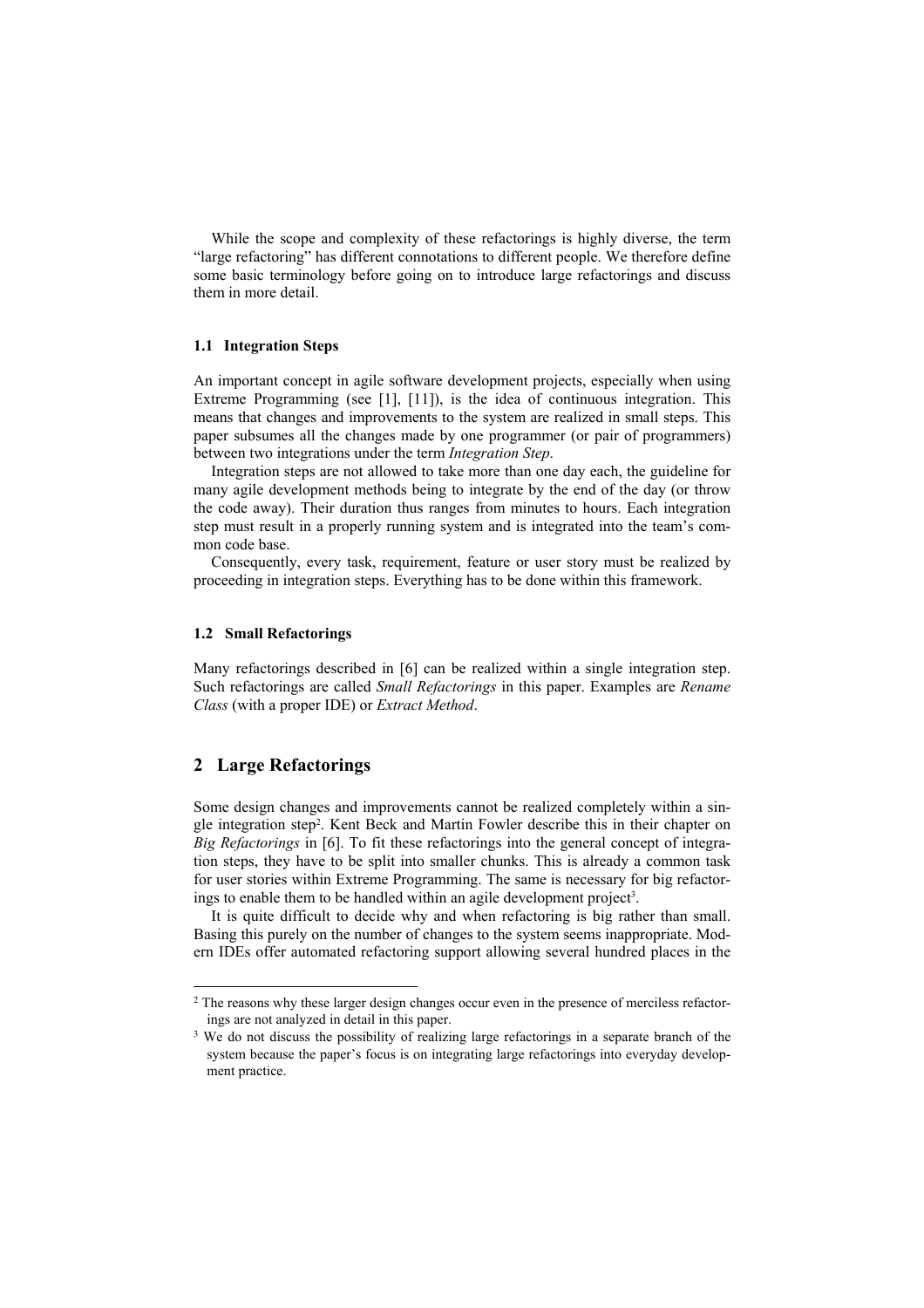code to be changed in a few seconds. While the impact on the team is most significant in a big refactoring, it is becoming more and more apparent that big refactorings are best characterized by the time the team takes to complete them. The term *Large Refactoring* is thus defined to reflect this.

#### **Definition:**

*Large Refactorings* are refactorings that cannot be realized within a single integration step.

This definition of large refactorings includes refactorings that span only two or three days. It might be an exaggeration to call them "large" refactorings. The real focus of this paper is on refactorings that take weeks or months rather than a few days to complete. Nevertheless, many of the problems we have observed with three-month refactorings (see below) also occur with refactorings that span only a few days – only on a much smaller scale. Thus ideas on how to deal with these problems are just as applicable to two- or three-day as they are to three-month refactorings. Of course, the proposed approach becomes more important, the more time the refactoring takes.

## **2.1 Why Are Large Refactorings More Problematic Than Small Ones?**

Large refactorings differ from small ones not only in terms of their size or the time they take. Beck and Fowler emphasize in [6], for their big refactorings, that it is of crucial importance that all members of the team are aware of the big refactoring, that they know where it is going and how it affects their daily work. This is important because large refactorings have to be split into a number of steps (as discussed above). Each step of the large refactoring is realized and integrated into the common source-code repository of the system.



Figure 1: A large refactoring split into small steps. Each R describes a refactoring step. Time runs from left to right.

If integrated into the general development process, this is done parallel to other developers of the team working on the system. The complete integration flow of the team may look like this:

|  |  | $\ldots$ R R D R D D R D R D R D D D D R $\ldots$ |  |  |  |  |  |
|--|--|---------------------------------------------------|--|--|--|--|--|
|  |  |                                                   |  |  |  |  |  |

Figure 2: A complete integration flow. The steps for the large refactoring and the normal development (D) are interlocked.

This situation can cause a number of difficulties, especially if the large refactoring is complicated and runs for several weeks or months. Frequently observed problems are: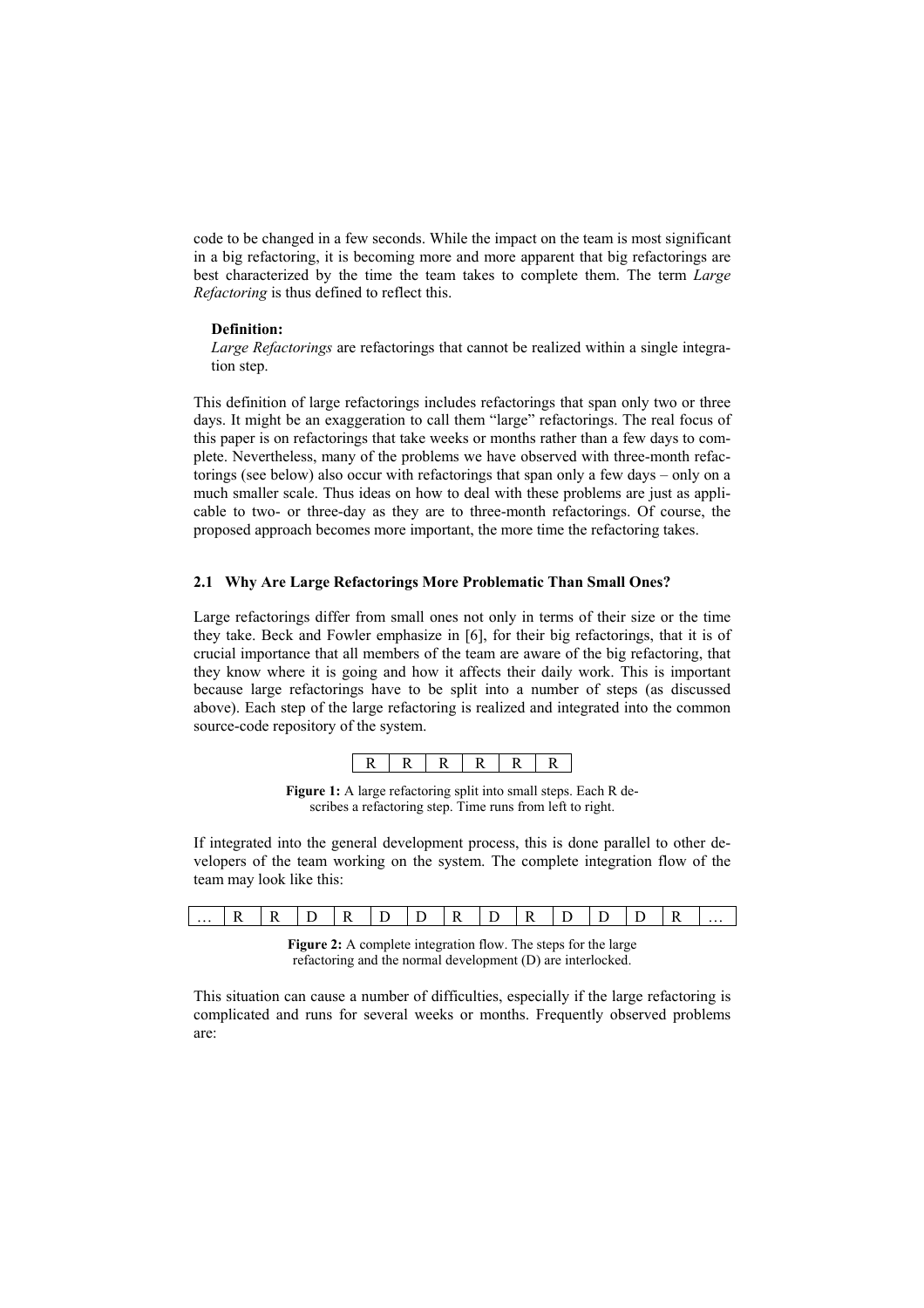- **Interim states of large refactorings:** Interim states of large refactorings become visible to the team. This means that all developers may be confronted with changes made to the common code base as a result of the large refactoring. In this case, the system typically contains code parts that follow the new structure as well as code parts that are not yet adapted to it. By-passes in the code are often used to make this possible. Such situations – dealing with new and old parts of the code's structure – can confuse developers who are not familiar with the details of the refactoring. In addition, it is hard for the developers to keep track of all the by-passes and different code states.
- **Teams get lost:** Sometimes teams get lost in large refactorings. This often happens because the team has to implement a large number of changes over a lengthy period of time. After several weeks of doing the refactoring alongside the daily feature development, and faced with hundreds of changes, a huge number of deprecated methods and different parts of the system following different designs, individual team developers may get confused. Sometimes they even end up forgetting the main goal of the refactoring, resulting in an unfinished refactoring.
- **Unfinished refactorings:** One risk with large refactorings is that they never get finished. Developers simply forget to finish the refactoring completely, perhaps because major parts of the refactoring are finished or other things distract them. This mostly results in code-structure flaws. Parts of the system conform to the new structure, while other parts follow the old one. This situation can even result in a code structure that is, overall, worse than before the refactoring.
- **More complex planning:** A large refactoring is much more difficult to plan and predict than small refactorings. While a team is doing a large refactoring, the rest of the system changes, too. Team members implement new features or do small refactorings at the same time that other team members are working on the large refactoring. Changes to the system can have an impact on future large-refactoring steps.

Another important planning issue with large refactorings is that they need to be integrated somehow into the release and/or iteration planning. This is necessary to reserve development time for the refactoring and to concentrate the work on such bigger design changes.

## **2.2 Consequences**

Faced with the challenge of more complex design changes, many projects opt for one of the following alternatives:

- They avoid more complex changes to the structure and make do with a bad system design.
- They stop normal system development to concentrate exclusively on the large refactoring.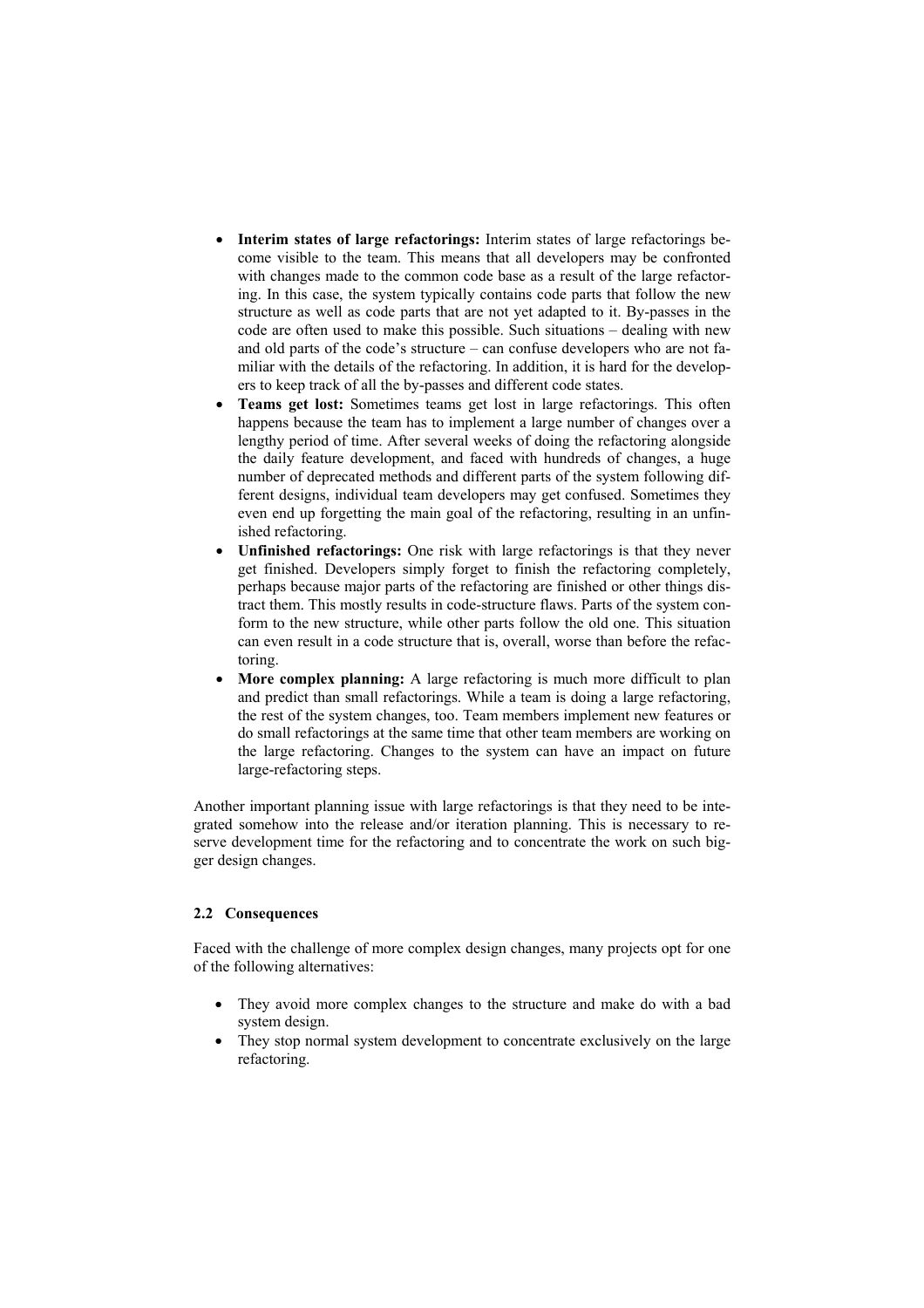Since both alternatives appear unsuitable in agile software development, this paper analyzes in more detail the issues surrounding large refactorings. The goal is to work out a way of dealing with large refactorings so as to make them manageable in the daily development practice of agile projects.

# **3 Explicit Refactoring Routes**

As described earlier, a large refactoring has to be split into a number of smaller steps. These steps are not chosen randomly. They describe a route from the current to the desired design. This route is called a *Refactoring Route*. Its key features are:

- A refactoring route subsumes a number of steps that lead from the current to the desired design.
- Each step should be realizable within one or more integration steps.

Following the definition of integration step (see Section 1.1), this means that a large refactoring has to be split into a number of steps, where

- each step results in a running system
- each step can be realized in a maximum of one day

This relates directly to the mechanics sections for each refactoring in [6], especially for big refactorings. But such sections are written generically, e.g.: "Decide which job is more important and is to be retained in the current hierarchy and which is to be moved to another hierarchy" from the *Tease Apart Inheritance* refactoring ([6], pp. 362ff). With a concrete large refactoring, the refactoring route could be described in a much more concrete and meaningful way for the team using the concrete class names and concrete concerns of the system.

In Extreme Programming projects, the individual steps for a large refactoring can be written on separate task cards – enhanced by an overall card describing the large refactoring as a whole. But experience with large refactorings has shown that this is often not enough. The above-mentioned problems still remain.

#### **3.1 A Refactoring Plan**

This paper proposes enhancing refactoring mechanics and tasks cards for large refactorings. Key to this is the concept of an explicit refactoring route written in the form of a *Refactoring Plan*.

A refactoring plan consists of a sequence of *Refactoring Steps*. A refactoring step is of the same scope as one or multiple integration steps. An example of a refactoring step is: "Analyze all usages of class A and shift them to usages of class B, where possible". Depending on the size of the project, a refactoring step may have to be split into multiple integration steps or can be done within a single integration step.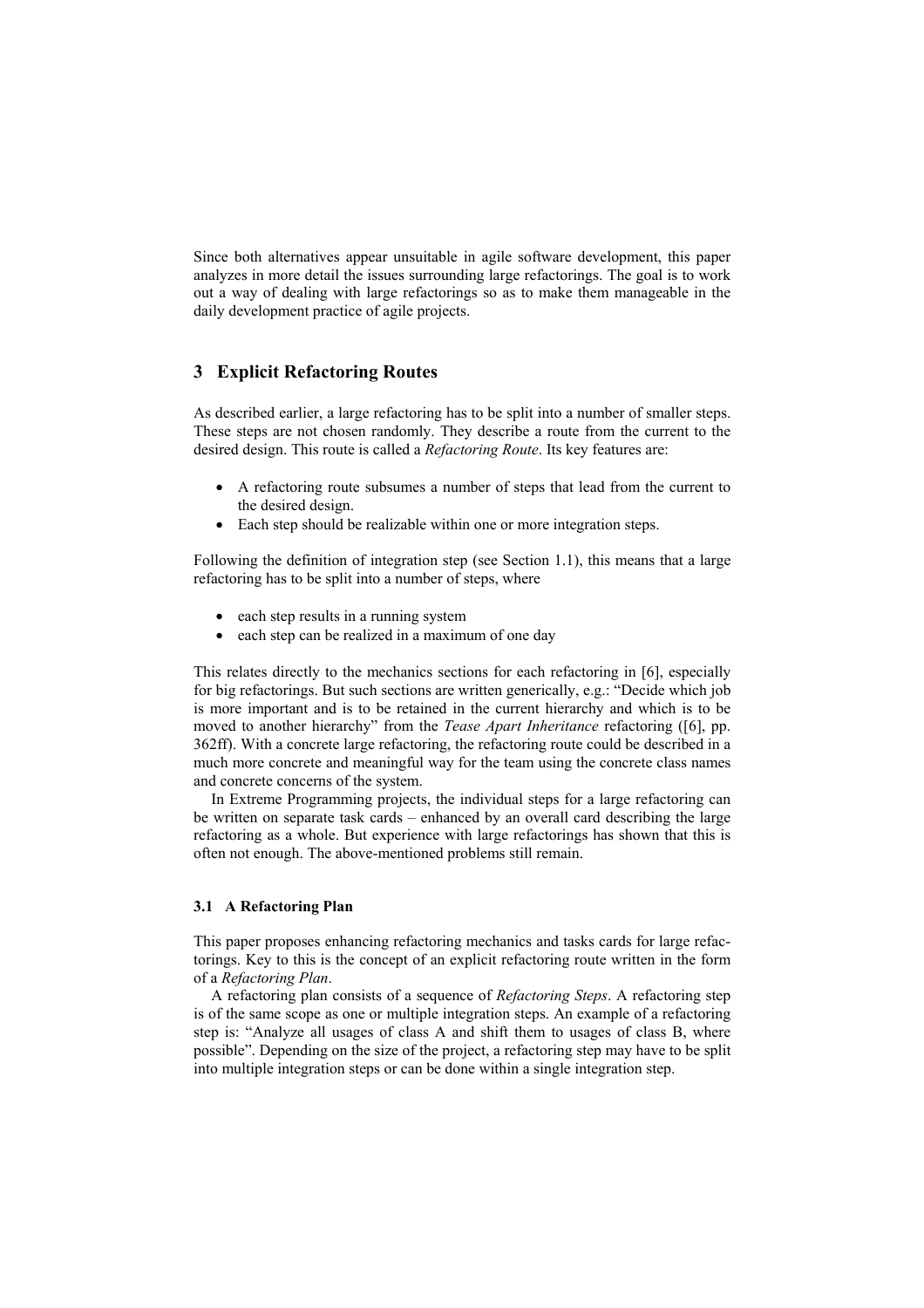The entries of a refactoring plan reflect the concrete system and the route that makes sense for the large refactoring in the concrete situation. The team thus arranges the refactoring steps in the order in which they are to be realized.

To track the progress of the large refactoring, each step of a refactoring plan can be marked as finished, work-in-progress or open. The steps of a refactoring plan can be rearranged, deleted or adapted, if necessary<sup>4</sup>.

## **3.2 Refactoring Plans in Practice**

Refactoring plans serve two different purposes. On the one hand, the team can use refactoring plans to discuss, rethink or replan large refactorings. They are thus vital elements in the development process. On the other, they allow developers to keep an eye on the refactoring while developing new features, thus serving as a map and a reminder.

Typically, a refactoring plan for a concrete large refactoring is drawn up by the team while discussing what refactoring needs to be done. The plan is initially sketched out on a sheet of flipchart paper and pinned on the wall to make it visible to the whole team.

When the team is working on the refactoring, they usually pick the next open step from the refactoring plan and mark that step as work-in-progress on the paper. Once they finish the refactoring step, they mark it as finished.

It sometimes happens that the steps in the refactoring plan have to be replaced or rearranged. In this case, the team or pair doing the refactoring discuss the changes. As a result, a changed refactoring plan is communicated to the team in the same way the old refactoring plan was.

#### **3.3 Forms of Refactoring Plans**

Refactoring plans can take different forms and be at different stages of expansion. Three possible variants are:

- **The Manual Refactoring Plan:** One way of dealing with explicit refactoring plans is a simple, manual approach, using a handwritten plan on a flipchart or whiteboard visible to all members of the team. This is the simplest form of explicit refactoring plan, and one that has been successfully used by us in a project context.
- **The Electronic Refactoring Plan:** Greater potential for team support is offered by an electronic version of a refactoring plan that is part of the project source base. A simple and suitable tool can help to integrate refactoring plans into the IDE to make them directly and easily visible to all project members (e.g. via specialized views in the Eclipse Java Tooling, see [5]). The electronic version makes it easy to modify the plan and facilitates teamwork across different locations (a handwritten plan being more suitable for a single location).

l

<sup>4</sup> Examples of refactoring plans can be found at [10].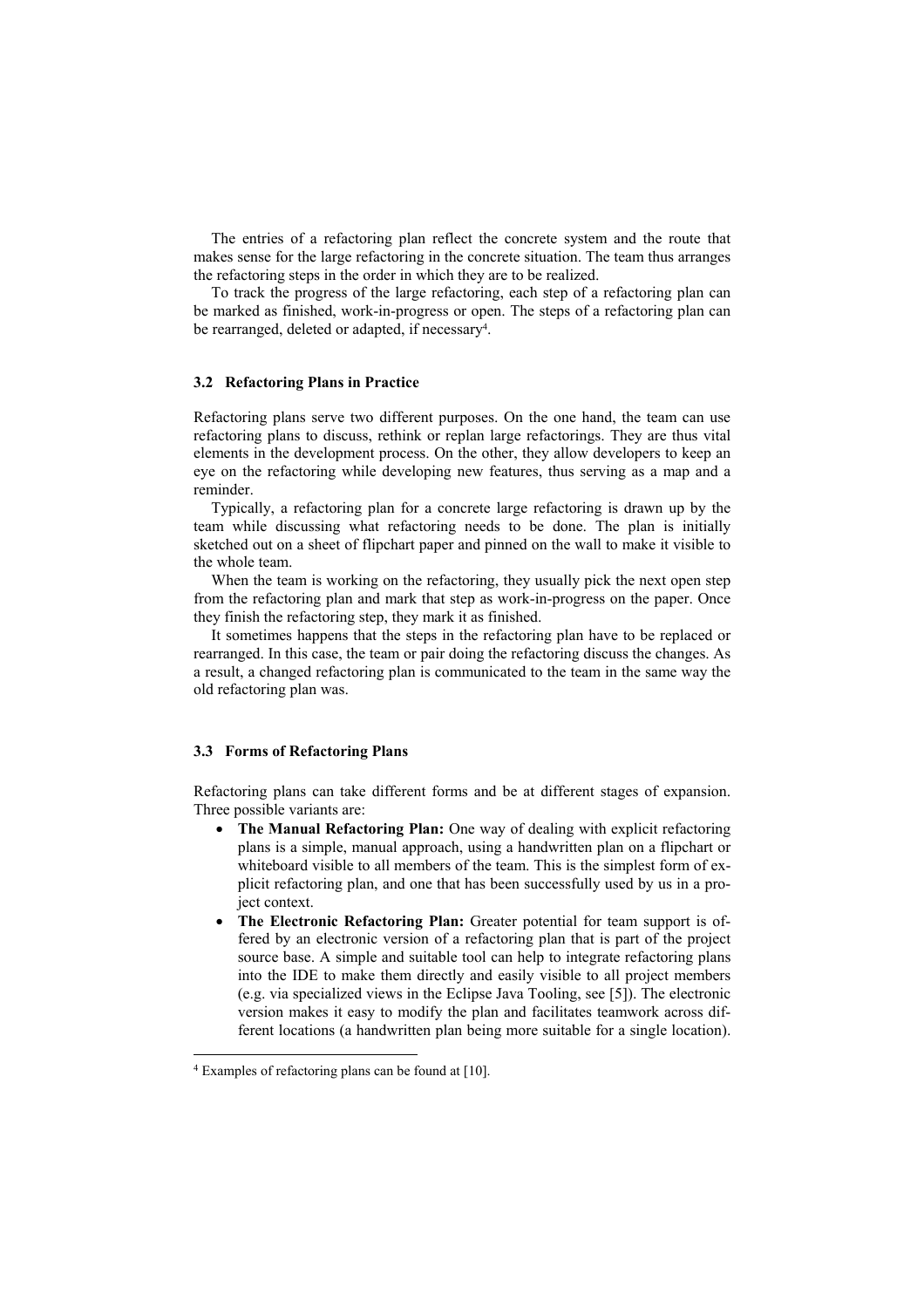We have also used a wiki page to sketch out and track a refactoring plan. The downside of electronic refactoring plans is that they do not attract the same attention as a big poster-size plan on the wall.

- **Vision the Connected Refactoring Plan:** In addition, electronic refactoring plans could be connected to the source code to allow navigation from finished refactoring steps to changed parts of the source code and vice versa. This is useful to find information on large refactorings, together with the changes they have introduced into the code. Developers can easily find out whether the large refactoring has affected the code they are going to work on.
- **Vision the Refactoring Map:** To make it easier for developers to check whether their work is affected by a running large refactoring, the idea of a *Refactoring Map* emerged. A refactoring map displays the complete system in a map-like form. The parts of the system affected by changes due to the refactoring are marked (e.g. in a particular color). The developer can use the map to see at a glance if the large refactoring comes close to the part of the system he is working on.

#### **3.4 Implications of Refactoring Plans**

Refactoring plans can change the way developers deal with large refactorings in agile development projects. The anticipated benefits from using refactoring plans include:

- All developers of a team are aware of ongoing large refactorings and can observe the progress.
- Developers can easily see which large refactorings are not yet finished. This prevents the team from forgetting unfinished large refactorings.
- The team can track the progress of a refactoring. This can help to plan the refactoring effort required in current and future iterations.
- The risk of getting lost within a large refactoring is reduced by the refactoring plan. Developers can watch the plan while immersing themselves in the refactoring. They can check whether the current activity really yields a benefit for the overall refactoring or not.
- Developers can recognize changes and by-passes within the code that are introduced as part of a large refactoring (using the electronic version of a refactoring plan).

# **3.5 Consequences for Project Planning**

The discussion of large refactorings reveals that agile development projects need to pay explicit attention to large refactoring tasks. While small refactorings are part of everyday programming practice – and thus not a separate project-planning issue – large refactorings need to be taken into account in the planning process. They must be scheduled somehow during iteration and release planning as they could easily take up a large part of an iteration's development time.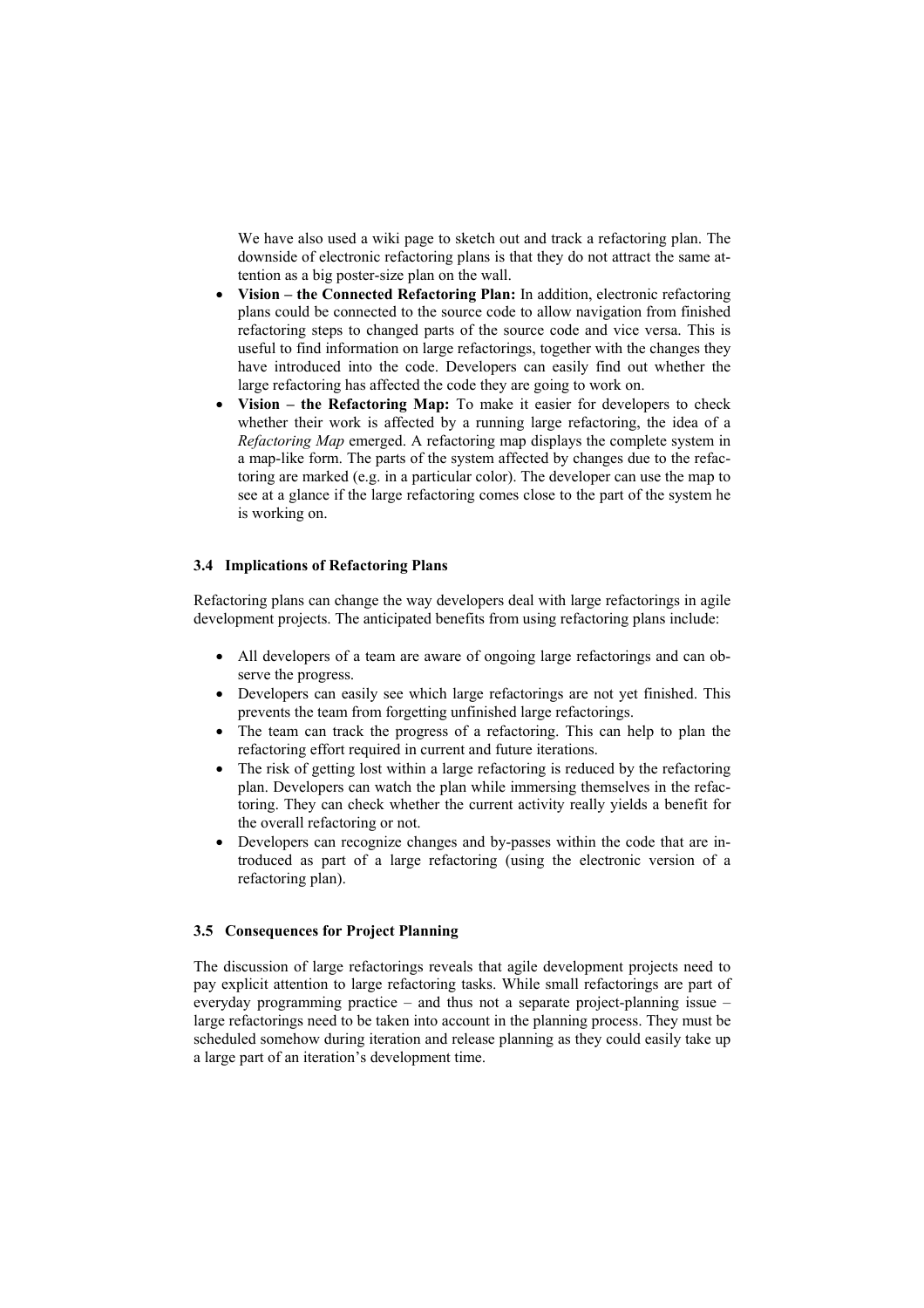# **4 Related Work**

In [13], Don Roberts and John Brant describe a tool designed to support mass changes to source code automatically. Basically, they took the source-code transformation engine of their Smalltalk Refactoring Browser (see [2]) and used it to automatically modify Smalltalk source code following a user-written script-like list of rules. This rule script is used by the transformation engine to modify the source code.

Unlike us, Roberts and Brant adopt an "all-at-once" approach, in which a large refactoring is basically prototyped using their rule engine. If the complete path through the refactoring is found, they execute the rule-based script for the refactoring in one step. Their approach completely ignores the communication issues of an agile team. The team's developers have to live with situations in which many lines of code change from one day to the next. In addition, the approach of working on a fixed version of the system to do the refactoring (or writing the rewriting rules) involves similar risks to doing the refactoring in a separate branch (merging, major changes to the head version, etc.). Another drawback of their approach is that writing rules on top of parse trees can be quite complicated for developers not used to thinking in terms of parse trees (see [13]).

Nevertheless, using a rewrite engine like the one they propose to realize parts of large refactorings is a conceivable solution. It would be most powerful for refactoring steps with simple transformations but a high number of dependencies on these changes.

Tammo Freese has proposed a way of using *Inline Method* refactoring to facilitate API changes within an application (see [7]). His work demonstrates an elegant way to split API interface changes into smaller steps. This technique could be used to split large refactorings into smaller steps.

In [8], Tammo Freese describes an approach designed to facilitate what he calls global refactorings within agile development teams. The basic goal of his work, with regard to the topic of this paper, is to facilitate automatic refactorings that affect large parts of the system. He proposes a specialized version-management system that is aware of refactorings and is therefore able to merge refactoring results automatically. This approach could be quite useful for developers dealing with large refactorings. While this paper focuses on a different issue, namely how to integrate large refactorings into the daily work of an agile team, individual steps of a large refactoring could be supported by a refactoring-aware version-management system.

The concept of a refactoring plan is derived from the work on process patterns for situated action (see [14], [15]). The authors use process patterns to reify typical work processes in application domains. Their process patterns replace workflow systems with a more flexible way to describe common processes and deal with them individually. Unlike the process patterns, refactoring plans are written for a concrete refactoring only. They cannot be reused for similar refactorings and they do not serve as a template for multiple refactorings.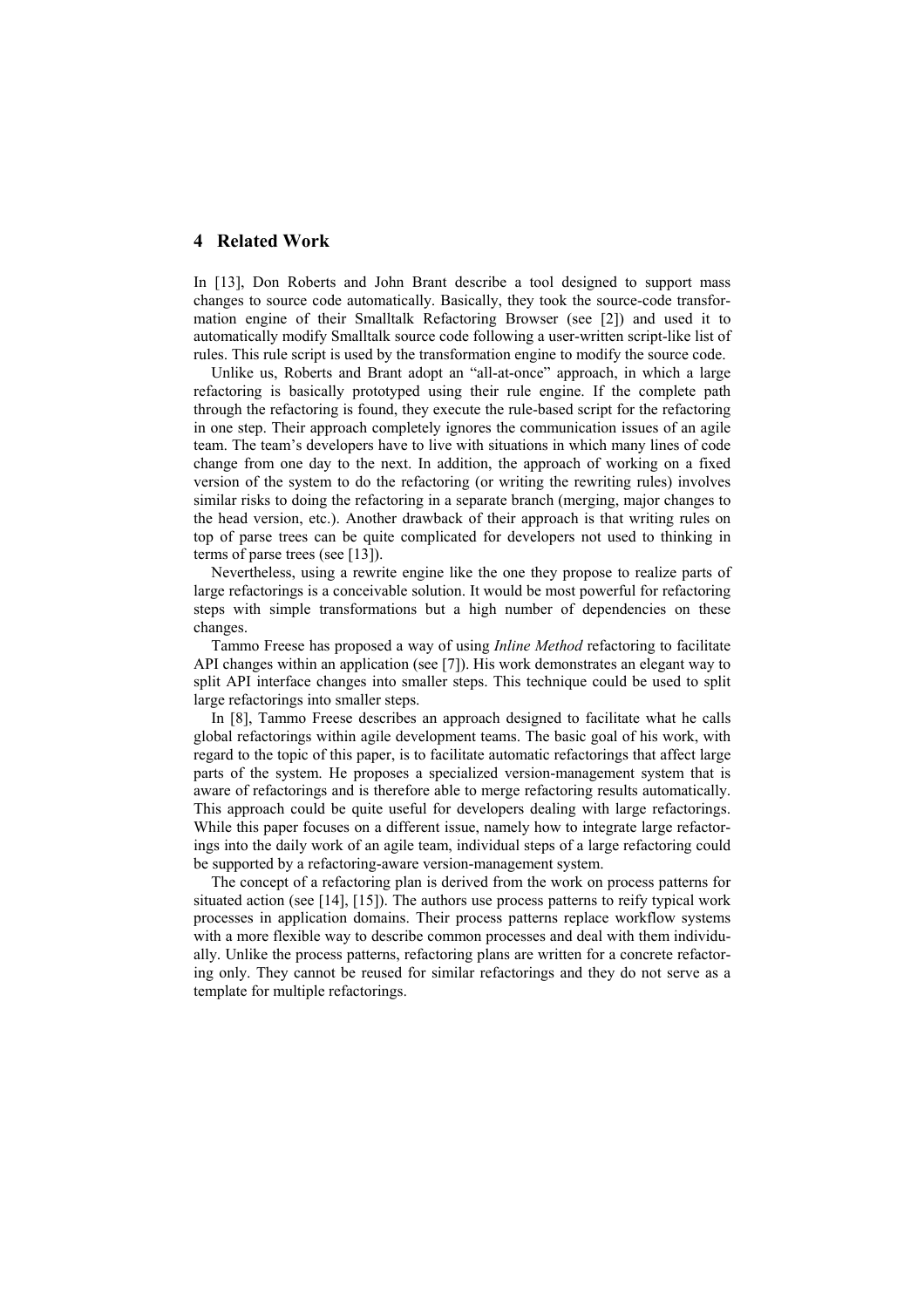# **5 Conclusion**

This paper introduces the notion of large refactorings and emphasizes that they are an important issue in today's agile software development methods. The main problems and characteristics of large refactorings are presented and briefly discussed. The paper focuses on the team issues posed when dealing with large refactorings, in contrast to a formal approach designed to somehow automate large refactorings. The focus, then, is on the problems faced by agile teams when dealing with large design changes.

The concept of explicit refactoring plans is presented, which are designed to integrate large refactorings into the daily programming work of an agile software development team. These plans combine the notions of situated process patterns and task planning to create a simple and easy-to-use concept. They aim to help teams manage large refactorings smoothly within an agile development project.

While electronic refactoring plans have yet to be implemented, initial experience with manual refactoring plans has been gained and shows promise. Nevertheless, what the paper presents is more a concept for supporting teams dealing with large refactorings than a proven solution. Further research is needed to verify the suitability of the presented approach in a larger number of projects.

## **Acknowledgments**

My thanks go to Axel Schmolitzky, Holger Breitling and Marko Schulz for their comments on draft versions of this paper, and to the other members of the Software Engineering Group at the University of Hamburg for their comments and discussions on the topic in general. I would also like to thank Stefan Roock for his work and feedback on the topic.

I am particularly indebted to the following participants of the OT 2003 *Workshop on Large Refactorings*: Peter Marks, Erik Groeneveld, Peter Hammond, Alan Francis, Ray Farmer, Pascal Van Cauwenberghe, Peter Schrier, Marc Evers, Willem-Jan van den Ende and Matt Stephenson, as well as to the participants of the OOPSLA 2003 *Workshop on Beyond Greenfield Development*, especially to Kyle Brown for his feedback. My very special thanks go to Brian Barry for his comments and the idea of refactoring maps.

#### **References**

- 1. Beck, K.: *Extreme Programming Explained Embrace Change*, Addison-Wesley (2001)
- 2. Brant, J., Roberts, D.: *Smalltalk Refactoring Browser*. http://stwww.cs.uiuc.edu/~brant/RefactoringBrowser.
- 3. Cinnéide, M. Ó.: *Automated Refactoring to Introduce Design Patterns*, Proceedings of the 22nd International Conference on Software Engineering, Limerick, Ireland (2000)